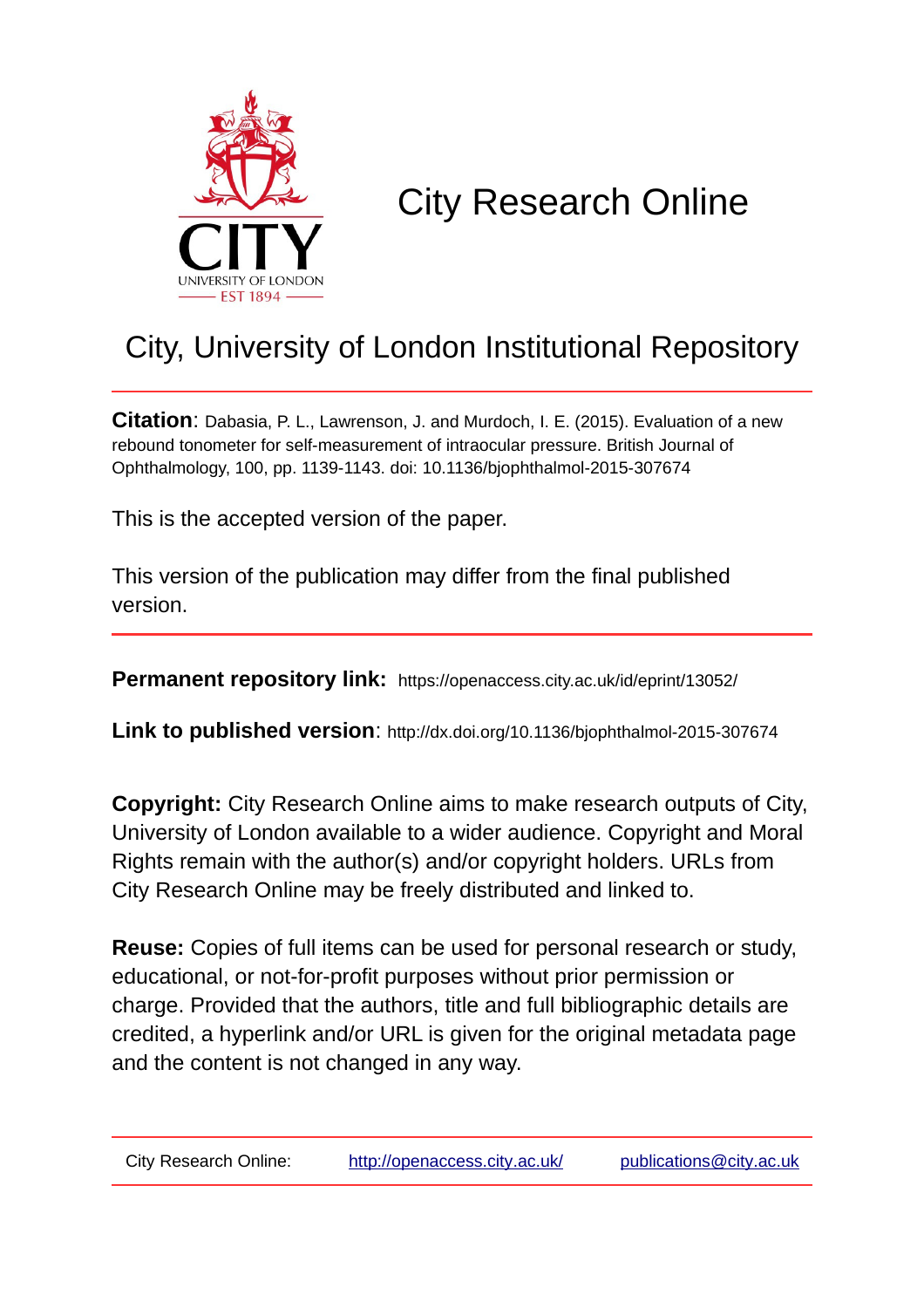## **Title**

Evaluation of a new rebound tonometer for self-measurement of intraocular pressure

## **Sub-title**

Self-measurement using Icare Home showed good agreement with Goldmann applanation tonometry. Icare Home self-measurement was well accepted and reliable results obtained by 3 in 4 subjects, suggesting potential use for home measurement of intraocular pressure.

## **Keywords**

Self-tonometry, Rebound tonometry, Glaucoma, Intraocular pressure, Methods comparison study

## **Authors' names**

Priva L Dabasia (PhD, MCOptom)<sup>1</sup> John G Lawrenson (MSc, PhD, FCOptom)<sup>1</sup> Ian E Murdoch (MSc, MD, FRCOphth)<sup>2</sup>

## **Corresponding author & contact information**

Ian Murdoch UCL Institute of Ophthalmology 11-43 Bath Street London, UK EC1V 9EL i.murdoch@ucl.ac.uk/ 0207 608 6896

#### **Institutions**

<sup>1</sup> City University London, UK (Division of Optometry and Visual Science, First floor, Myddleton Street Building, 1 Myddleton Street, London, UK, EC1R 1UW) <sup>2</sup> Institute of Ophthalmology London, UK

```
Word count: 2893 
Number of Figures = 2 
Number of Tables = 3 
Number of references = 26 
Number of supplementary files for online publication = 1
```
A research reporting checklist has not been included in this submission as there is no relevant guideline for a methods comparison study.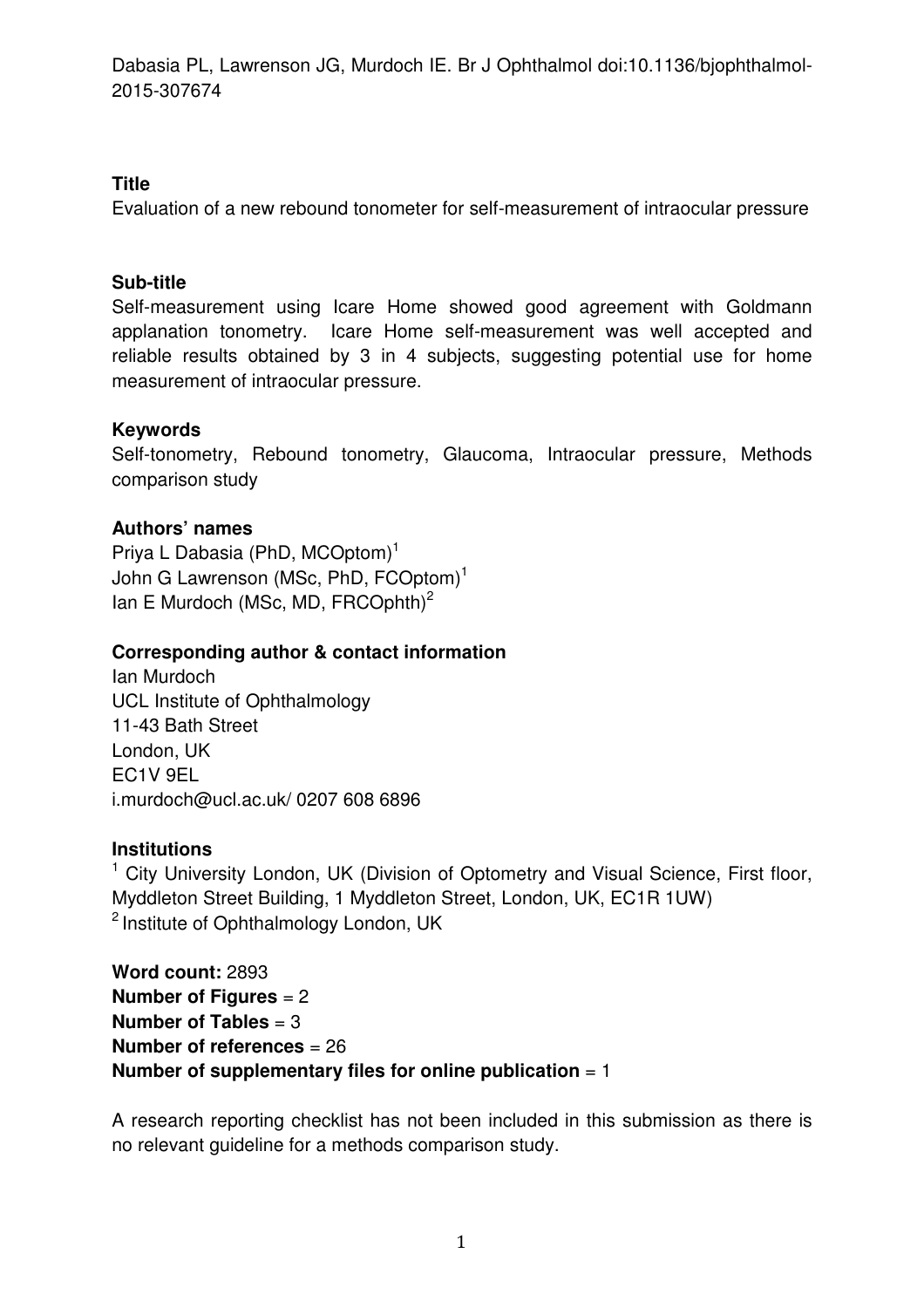## **ABSTRACT**

Background/ aims: To compare the accuracy of self-, partner-, and trainer-obtained measurements using the handheld Icare Home rebound tonometer with Goldmann applanation tonometry (GAT), and to evaluate the acceptability to subjects of Icare Home measurement.

Methods: 76 subjects were trained to use Icare Home for self-measurement using a standardised protocol. A pre-specified checklist was used to assess the ability of a subject to perform self-tonometry. Accuracy of Icare Home self-measurement was compared with GAT using one eye per subject, randomly selected. Bland-Altman difference analysis was used to compare Icare Home and GAT intraocular pressure (IOP) estimates. Acceptability of self-tonometry was evaluated using a questionnaire.

Results: 56 subjects (74%, 95%CI 64-84) were able to correctly perform selftonometry. Mean bias (95% limits of agreement) was 0.3mmHg (-4.6 to 5.2), 1.1mmHg (-3.2 to 5.3), and 1.2mmHg (-3.9 to 6.3) for self-, partner-, and trainerassessment respectively, suggesting underestimation of IOP by Icare Home tonometry. Differences between GAT and Icare Home IOP were greater for CCT below 500µm and above 600µm than data points within this range. Acceptability questionnaire responses showed high agreement that the self-pressure device was easy to use (84%), the reading was quick to obtain (88%) and the measurement was comfortable (95%).

Conclusion: Icare Home tonometry can be used for self-measurement by a majority of trained subjects. IOP measurements obtained using Icare Home tonometry by self- and third party-assessment showed slight underestimation compared with GAT.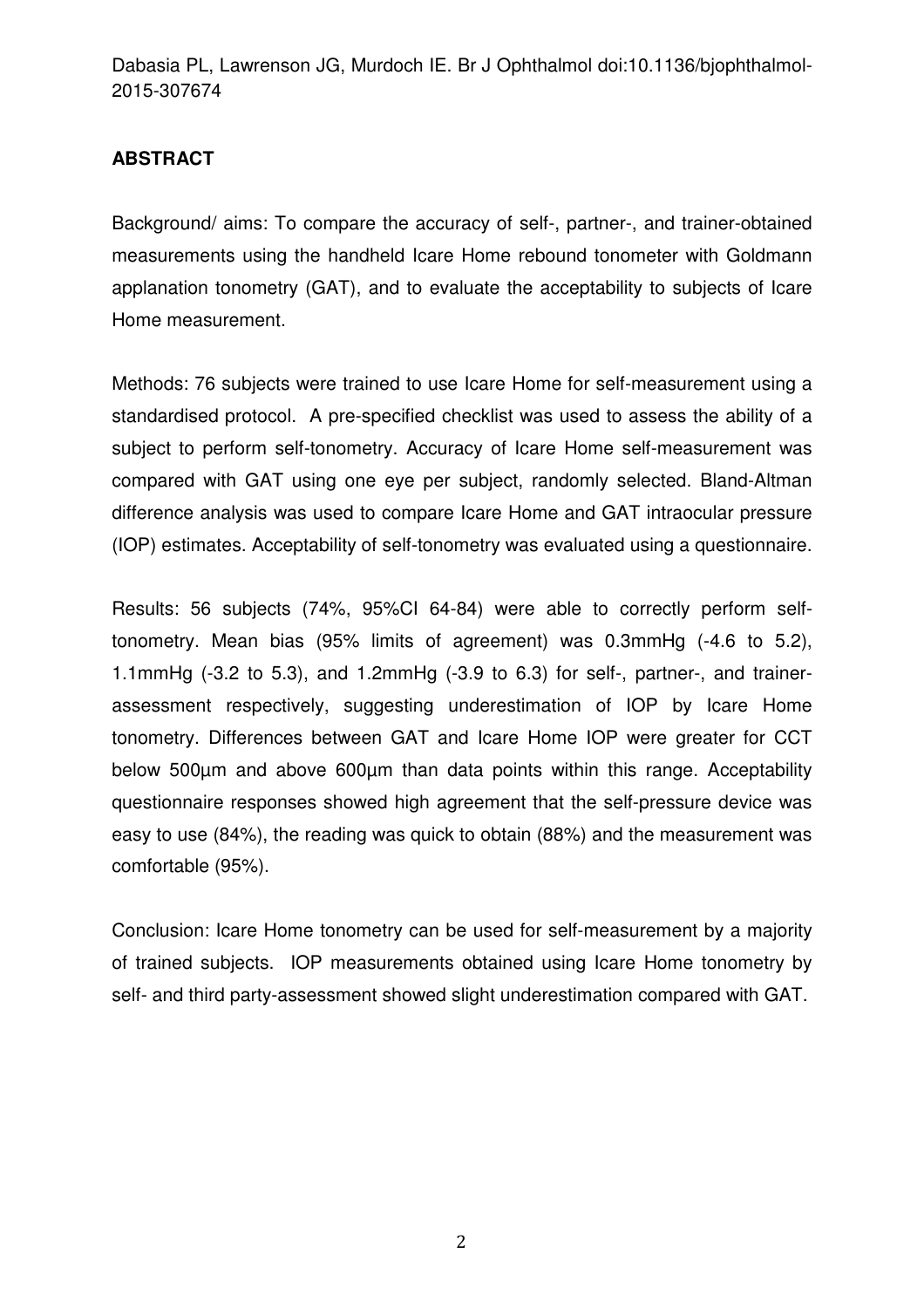## **INTRODUCTION**

The measurement of intraocular pressure (IOP) is essential in management of the glaucomas. Elevated and fluctuating IOP are risk factors for the development and progression of primary open angle glaucoma (OAG).[1-4] IOP remains the principal risk factor modified in the treatment of OAG.

IOP assessment is subject to variability, and measurement error may contribute considerably to misclassification. Using data from the Blue Mountains Eye Study, it was shown that 34% of individuals with ocular hypertension (OHT) would be missed using a tonometer that underestimated IOP by 1mmHg. Conversely, 58% false positive screening tests would occur using a tonometer that over-read by 1mmHg.[5] Within-subject variation may also contribute. In the Barbados Eye Study, a sample of 2856 individuals without glaucoma or suspected glaucoma were re-examined on a separate occasion. Of the 361 subjects who were receiving treatment or had an IOP >21mmHg at baseline, 30% had IOP ≤21mmHg on repeat assessment.[6]

Diurnal variations in IOP occur in normal subjects,[7, 8] and can be exaggerated in patients with glaucoma.[9] A study of glaucoma subjects admitted for 24-hour monitoring found that 52% of peak IOP values were recorded outside office hours, resulting in a change in clinical management for 23 participants (79%).[10] Repeating IOP measurements over the course of a day is typically limited to office hours and can be impractical in a busy clinic setting. An alternative option is for patients to monitor their own IOP. This concept has become a real possibility with the development of home tonometers that do not require the use of topical anaesthesia. The value of home monitoring by patients has long been recognised in the diagnosis and management of systemic hypertension.[11]

This study evaluates the performance of the Icare Home, a hand-held tonometer designed for self-use. The tonometer uses the same rebound technology of Icare One (preceding model), but integrates EyeSmart eye recognition and EasyPos alignment features to improve use-ability. IOP is determined by impact duration or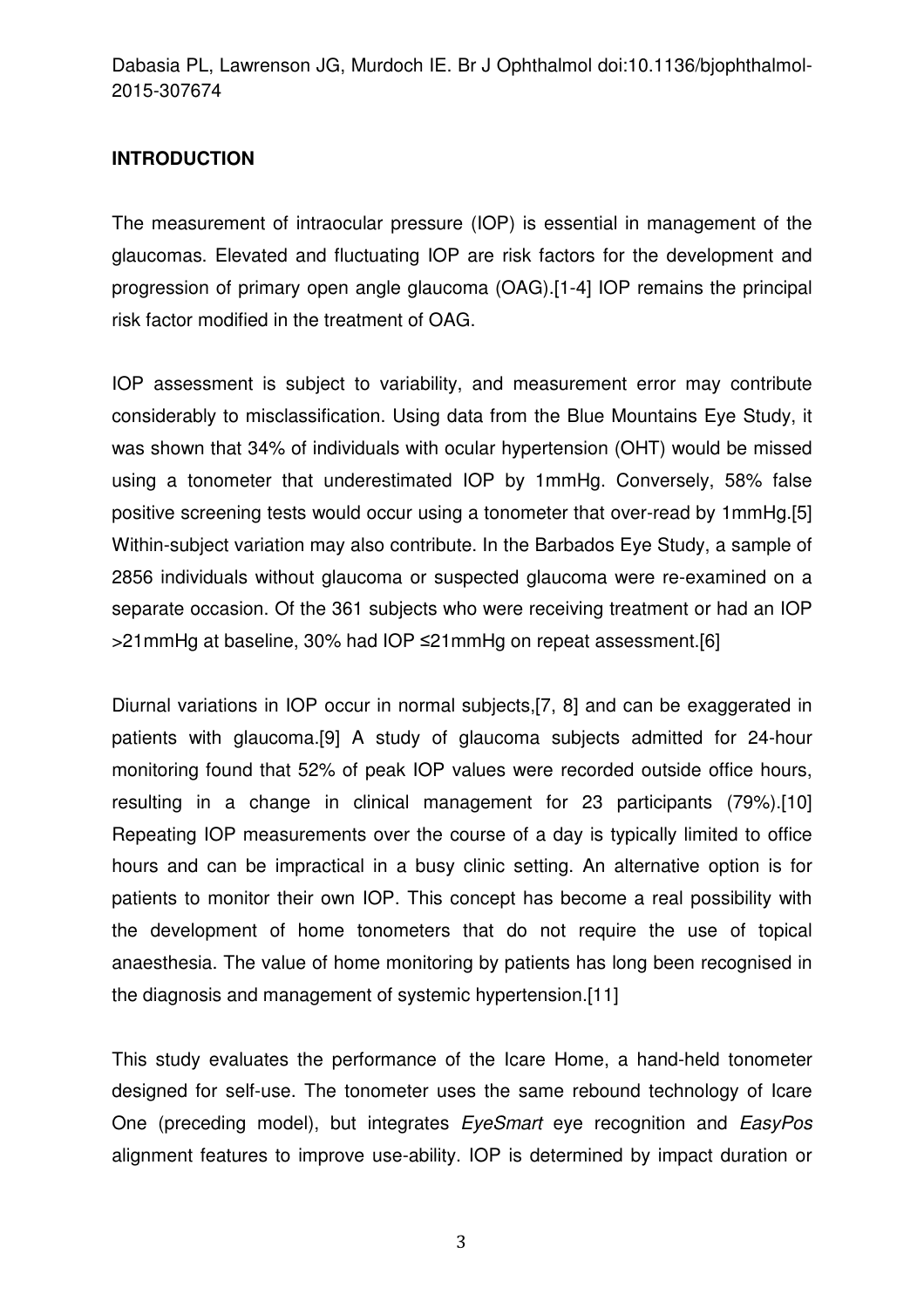deceleration of a magnetic solenoid probe directed at the central cornea[12], and computed from 6 consecutive measurements. The Icare One has shown good agreement with the current reference standard Goldmann Applanation Tonometer (GAT) when used for self-measurement by adults,[13-16] and by a caregiver on a child.[17] The device has also demonstrated good repeatability.<sup>[13], [16]</sup>

The Icare Home tonometer has been recently released and, to date, a single abstract reports the accuracy of IOP estimates using this machine. This study aimed to determine the proportion of subjects who may be taught to obtain a measure of their IOP using the Icare Home tonometer, to undertake a methods comparison study with GAT, and determine the acceptability of the device to subjects. A secondary aim was to assess the feasibility of third party IOP measurement using the Icare Home tonometer.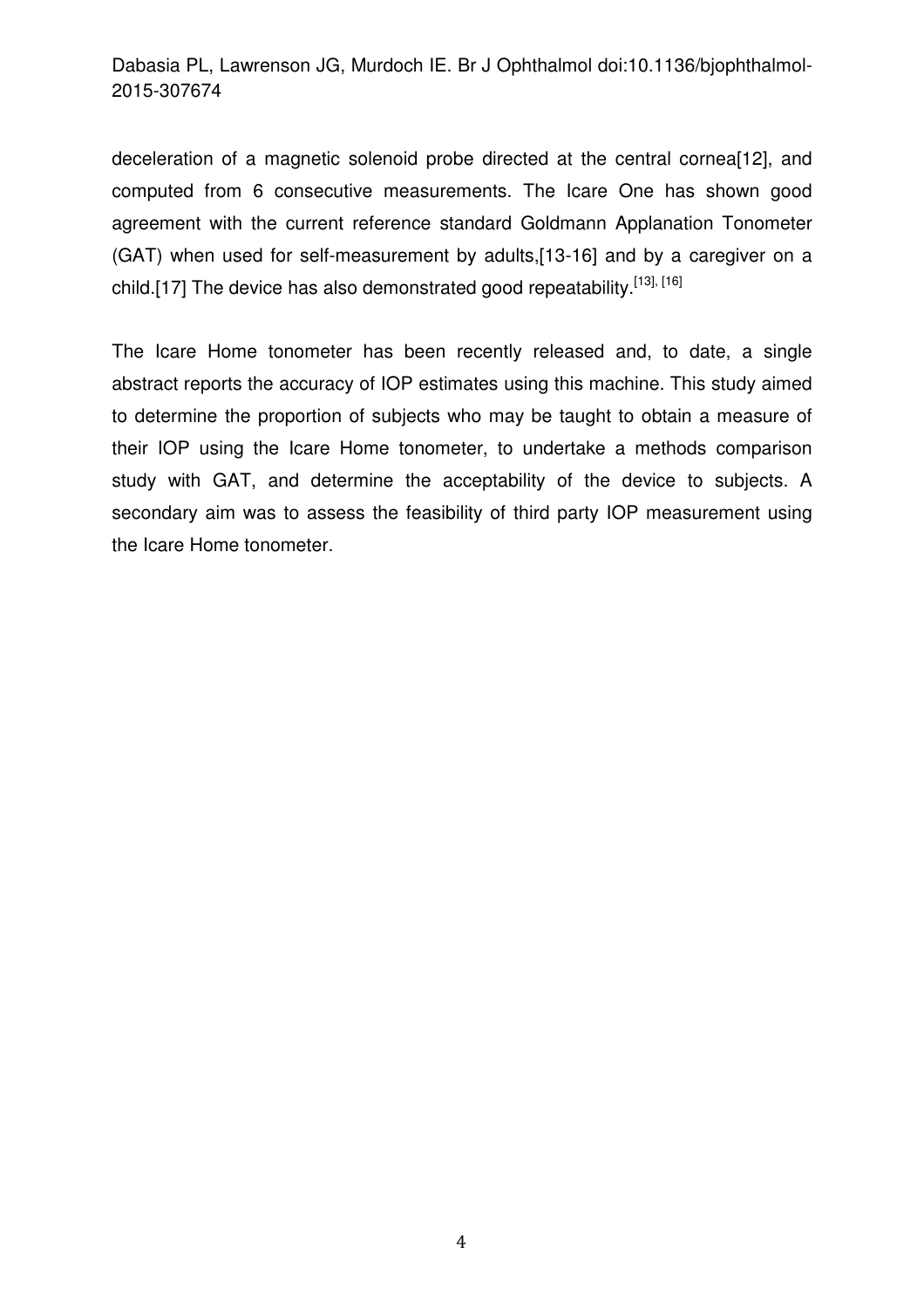#### **MATERIALS AND METHODS**

The study had institutional review board approval from the School of Health Sciences Research and Ethics Committee, City University London. All subjects provided informed consent and the study adhered to the tenets of the Declaration of Helsinki. Subjects aged 18 years and older were recruited from clinics, and via a request for volunteers in an International Glaucoma Association newsletter. Exclusion criteria were anomalies of the anterior segment which affect corneal integrity, and those unable to speak fluent English.

A standardised training protocol for Icare Home tonometry was developed using manufacturers' recommendations.[18] The training process is illustrated in Figure 1 and described in more detail in online supplementary Figure S1. IOP data are saved in the tonometry memory by date, time, and measured eye. They can only be viewed by download to a computer. Unreliable measurements with a high standard deviation were excluded for analysis. Icare data were acquired without the use of topical anaesthesia.

Details of hand dominance and self-reported dexterity, contact lens wear, refractive error and corneal astigmatism (Topcon KR 8000), vertical palpebral aperture (VPA), and visual acuity (computerised logMAR) were obtained. Each subject was instructed on proper use of Icare Home self-tonometry with their dominant hand and by a single experienced trainer. Once confident with use of the device, the subject was asked to obtain 3 reliable IOP measurements of each eye (right first). The subject was classified as being able to perform self-tonometry if four criteria amended from manufacturers' guidelines[18] were satisfied:

- 1) The median of three IOP measurements by the trainer and subject differ by ≤5mmHg.
- 2) For IOP readings between 7-23mmHg the range of three measurements by the subject is ≤5mmHg, and ≤7mmHg for IOP readings >23mmHg.
- 3) The positioning of the tonometer by the subject is correct as judged by the trainer.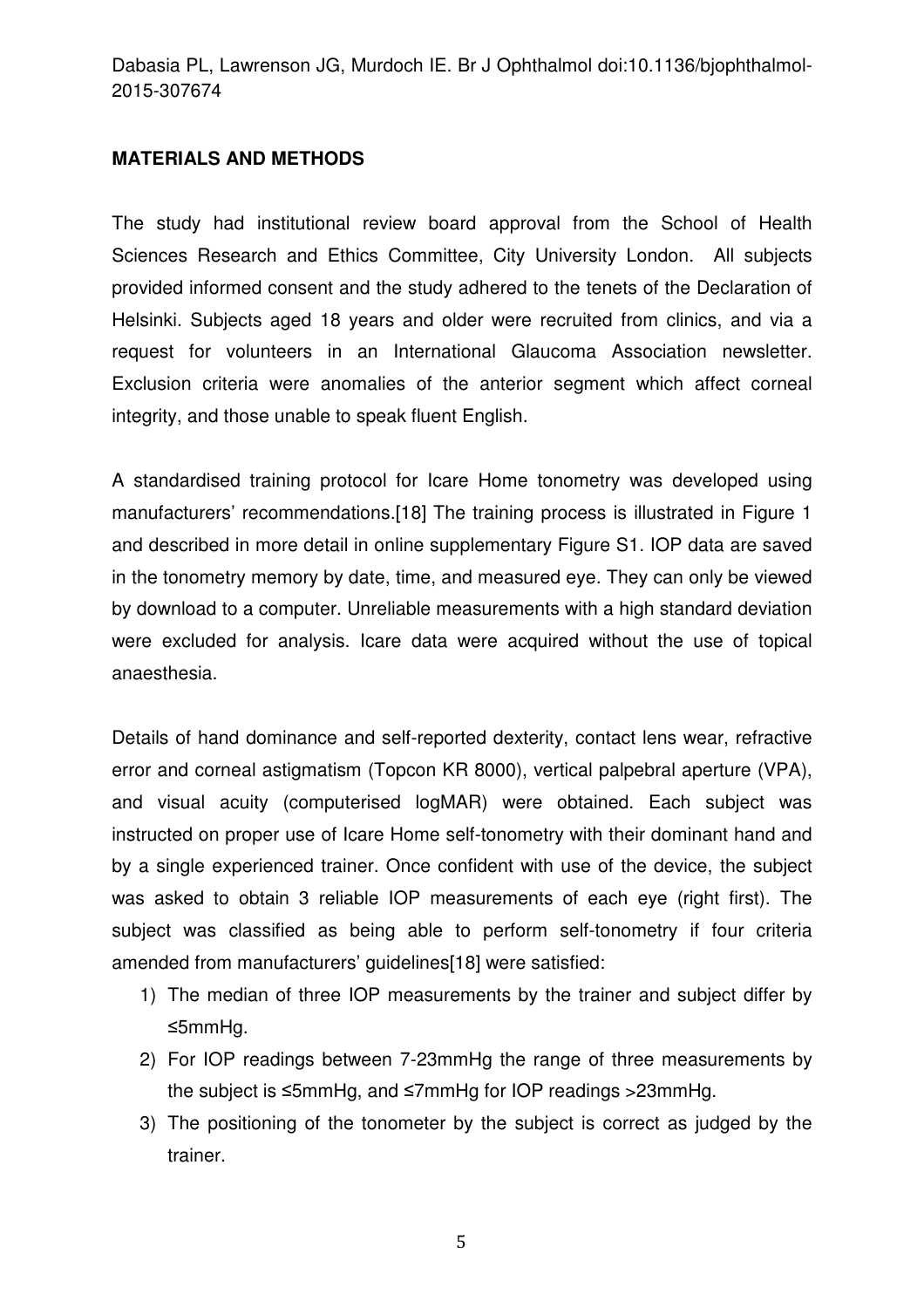4) The subject took ≤30 minutes from the start of training to obtain 3 reliable IOP measurements of each eye without trainer interaction

GAT was performed following all Icare Home measurements. The clinician was masked to Icare Home results. A median of three recordings was used for analysis.[19] The dial was set to 10mmHg between readings, and not observed until the end-point had been determined. GAT and comparison self-tonometry measurements were performed within a 15-minute period. Central corneal thickness (CCT) (Accutome Pachpen) was then determined from the mean of nine measurements. Finally, each subject was asked to complete a questionnaire comprising 5-point Likert scales to score the acceptability of Icare Home tonometry.

The secondary aim of this study was to determine whether an accompanying person could be taught to use the Icare Home. Following consent, the accompanying person underwent the training procedure described in Figure 1. Their ability to perform Icare Home tonometry on the primary subject was assessed against the four-point checklist above.

#### **Sample size**

Based on Icare One it was anticipated that 75% of subjects would potentially be able to perform self-tonometry.[14] A sample size of 75 would demonstrate this proportion ±10% with 95% confidence. For a standard deviation of the mean difference in measurements of 2.7mmHg between Icare One and GAT,[14] a sample size of 56 (75% of 75) would demonstrate agreement between instruments of ±1.2mmHg with 95% confidence.[20]

#### **Analysis**

Icare Home measurements were downloaded using iLink software and statistical analysis was performed using SPSS 22.0 software (www.ibm.com/SPSS\_Statistics). Based on a pilot study, a decision was made to use a median of three Icare Home IOP measurements of a given eye for analysis in place of a single reading. Demographic characteristics were compared between subject groups using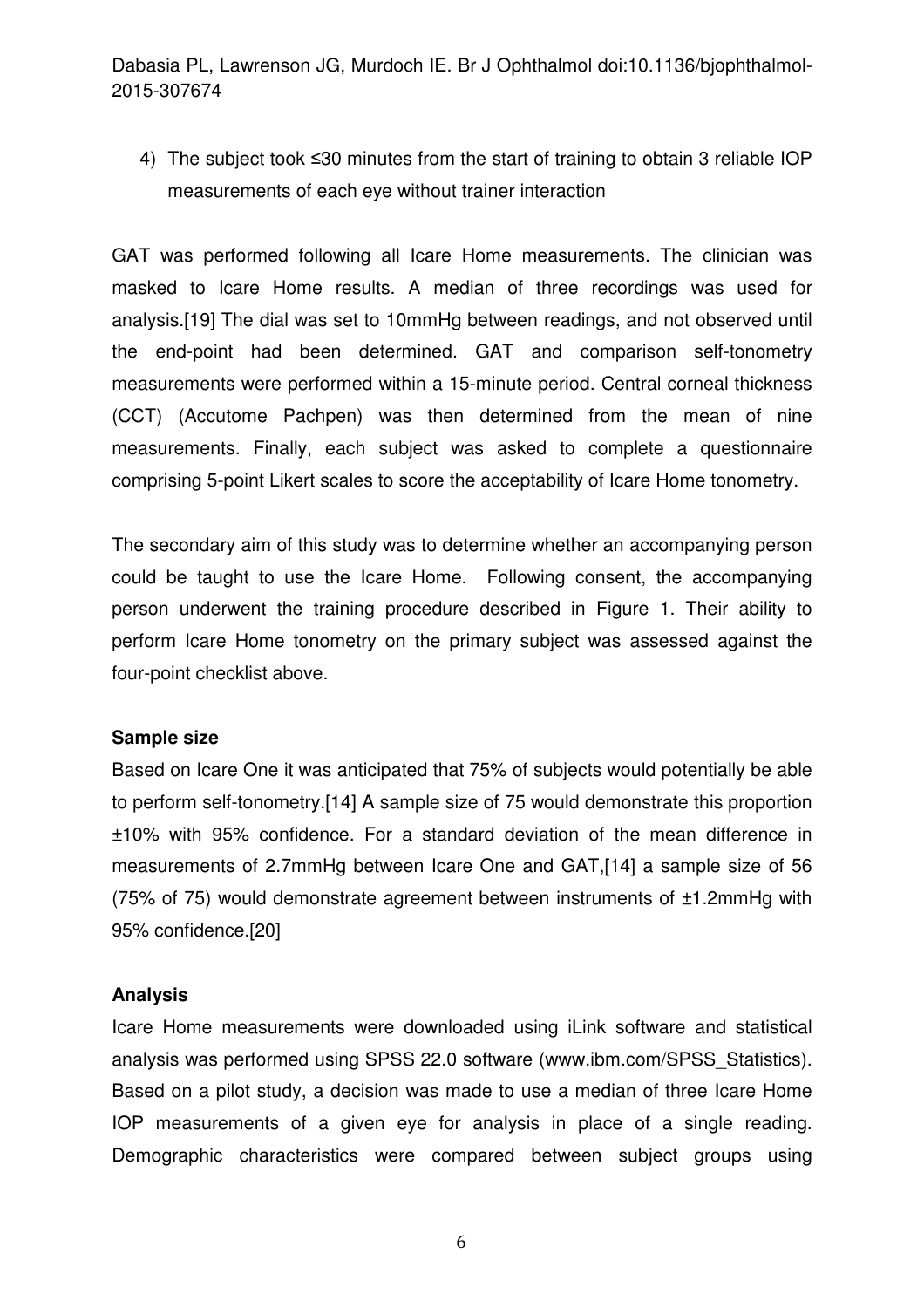parametric or non-parametric statistical tests as appropriate. The chi-squared test was used to compare categorical variables. For all tests, P<0.05 was considered statistically significant.

Using data from a randomly selected eye, Bland-Altman analysis was used to examine consistent bias between IOP measurements by Icare Home tonometry and reference standard GAT and to plot the variability about this difference. The upper and lower 95% limits of agreement represented the mean difference between the devices ±1.96 SD of the differences between data sets.

Responses to the user acceptability survey using Likert scales were aggregated into summary tables. Free-text responses were coded and assigned to categorical variables.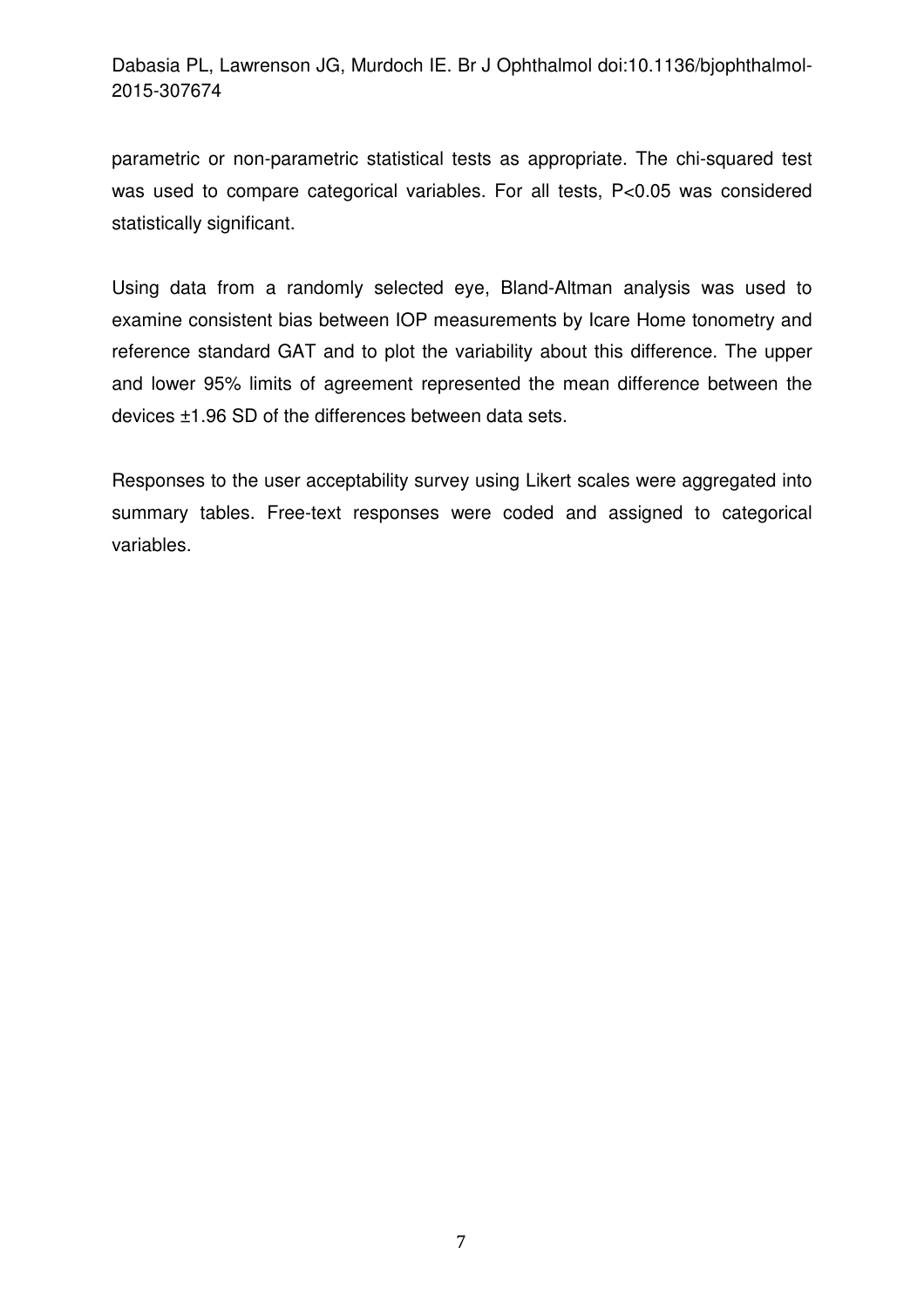## **RESULTS**

76 subjects (N=42, 55% female) entered the study. Their median age was 68 years (interquartile range 55-81). On self-reported history, 49 (65%) had OAG, 9 (12%) angle closure glaucoma, 4 (5%) ocular hypertension and 14 (18%) no glaucoma related diagnosis. The majority (N=69, 91%) were right hand dominant, and 18 (24%) reported problems with hand mobility/ dexterity (e.g. arthritis, tremor) in their dominant hand. A summary of clinical measurements is provided in Table 1.

| <b>Measurement</b>               | Mean $+/-$ SD  |
|----------------------------------|----------------|
| Visual acuity (logMAR)           | $0.2 \pm 0.5$  |
| Mean refractive error (DS)       | $-0.8 + 4.1$   |
| Corneal astigmatism (DC)         | $-0.9 + 0.9$   |
| Vertical palpebral aperture (mm) | $9.8 \pm 1.6$  |
| $CCT$ ( $\mu$ m)                 | 540.4±43.1     |
| GAT (mmHg)                       | $15.4 \pm 5.0$ |
| Icare Home $-$ self (mmHg)*      | $15.1 \pm 5.9$ |
| Icare Home – trainer (mmHg)*     | $14.2 + 5.9$   |

**Table 1: A summary of clinical measurements representing data from the randomly selected eye from subjects in the tonometry methods comparison study.** 

**\* Results for the 56 subjects able to perform self-tonometry using Icare Home** 

56 subjects (74%, 95%CI 64-84) were able to correctly perform self-tonometry (41/58 (71%) with glaucoma, 15/18 (83%) without glaucoma, Chi<sup>2</sup> p=0.3). Of the 20 subjects who were unable to perform the technique, 12 (60%) positioned the probe incorrectly at the central cornea, 4 (20%) handled the device poorly, and 4 (20%) failed to meet IOP validation criteria. The mean time taken from the start of training to being able to reliably obtain 3 measurements of each eye without trainer interaction was 21 minutes (SD 5, range 11 to 30 minutes).

No association was observed between a subjects' ability to perform self-tonometry and gender  $(p=0.1)$ , previous or current contact lens wear  $(p=0.1)$ , hand-dexterity  $(p=0.7)$ , educational level  $(p=0.3)$ , refractive error  $(p=0.3)$  or vertical palpebral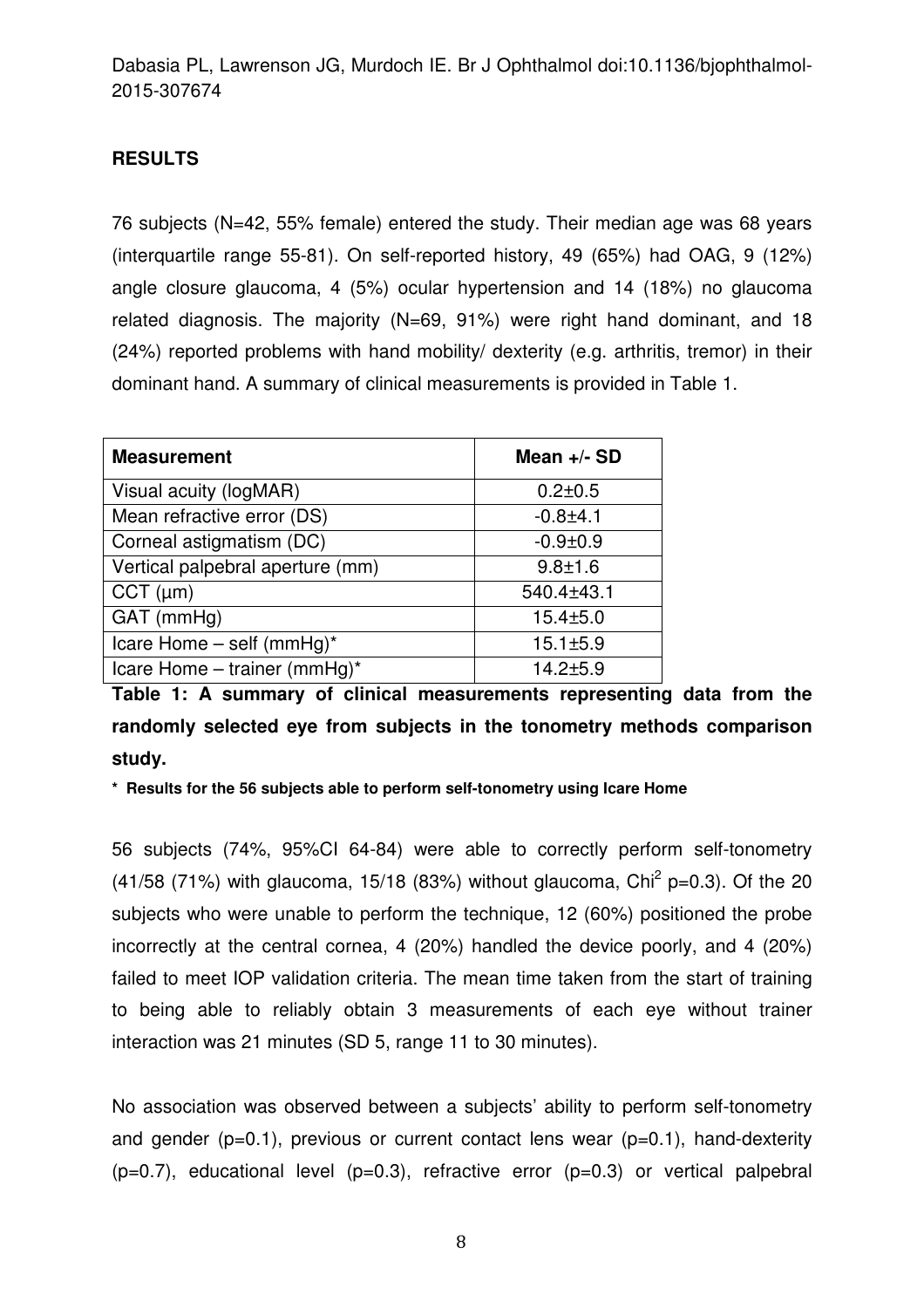aperture ( $p=0.3$ ). Of the 5 subjects who measured a visual acuity of 1.0 logMAR (6/60 Snellen equivalent) or less in one or both eyes, 3 were unable to perform selftonometry.

21 accompanying persons (N=4, 19% female, median age 69 years (interquartile range 56 to 82 years)) underwent Icare Home partner-training. 18 (86%, 95% CI 71 to 100) correctly performed Icare Home tonometry taking a mean time of 19 minutes (SD 4, range 12 to 25 minutes) from the start of training to obtain 3 reliable measurements of each eye. Of the 3 subjects who failed to perform partnertonometry correctly; 2 had poor positioning and 1 failed to satisfy the validation criteria. 2 of the 21 subjects reported problems with mobility in their dominant hand; one with a mild hand tremor succeeded in partner-tonometry, but the other with mild arthritis failed to correctly perform the technique. Of the six subjects unable to correctly perform Icare Home self-tonometry, 3 had accompanying persons who adequately completed partner-tonometry.

Bland-Altman plots comparing Icare Home and GAT are shown in Figure 2. There is a systematic tendency for the Icare Home tonometer to slightly underestimate IOP. The least mean bias was in self-tonometry (underestimate 0.3mmHg (95% limits of agreement -4.6 to 5.2). Measurement by the trainer and partner had similar bias of 1.2mmHg (-3.9 to 6.3) and 1.1mmHg (-3.2 to 5.3) respectively. The difference between self and third party Icare Home measurement error was significant (t-test, p=0.003).

The Icare Home operating manual notes that the device has not been validated for CCT outside the range of 500-600µm and corneal astigmatism >3DC.[18] The measurement error was examined using this CCT cut-off and suggested a greater systematic difference outside of this reference range (Table 2). This was also the case for three subjects with corneal astigmatism >3DC (mean underestimation 2mmHg). No pattern was observed between the difference in self-Icare Home measurements and GAT tonometry by age, mean spherical equivalent, visual acuity, VPA, and baseline GAT. Mean differences between Icare Home and GAT revealed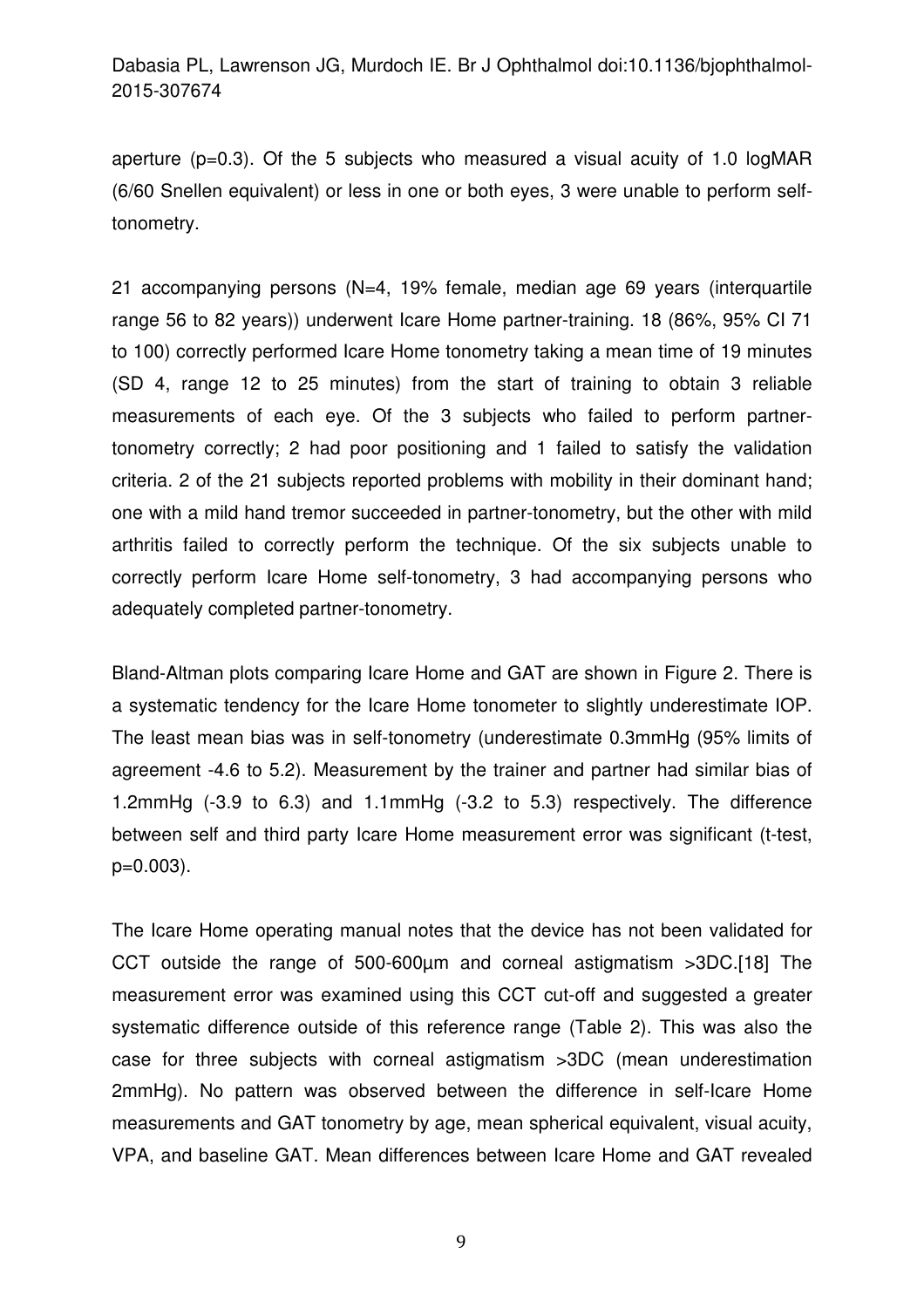greater under-estimation for the right eye compared with the left eye in all three observers; trainer (R 1.7, L 0.7mmHg), self (R 0.6 L 0.0mmHg) and partner (R 1.6 L 1.0mmHg).

| <b>Central corneal</b><br>thickness (CCT)<br>$(\mu m)$ | N(% )     | <b>Mean difference GAT/</b><br><b>Self-Icare Home IOP</b><br>(mmHg) |
|--------------------------------------------------------|-----------|---------------------------------------------------------------------|
| $500µm$                                                | 8(14.3)   | $1.9$ (SD $1.7$ )                                                   |
| 500-600µm                                              | 43 (76.8) | $-0.1$ (SD 2.6)                                                     |
| $>600 \mu m$                                           | 5(8.9)    | $1.0$ (SD $1.7$ )                                                   |

**Table 2: Mean IOP difference between GAT and self-Icare Home tonometry by central corneal thickness (CCT)** 

All subjects who entered the study completed the acceptability survey. Five of the 20 subjects who failed to perform self-measurements were aware of this performance outcome. Responses to the survey are summarised in Table 3. A greater proportion of subjects able to perform self-tonometry reported the device as easy to use, quick, comfortable, and were willing to use Icare Home again. Free text comments included 23 noting problems aligning the device, of which 7 referred to difficulty in viewing the green indicator base light when performing self-measurement, particularly in an eye with poorer vision or more extensive glaucomatous visual field loss. A further 6 subjects commented on problems opening the measurement probe container, and positioning the probe in the device to obtain a measurement. 3 subjects suggested modification of the device to improve use-ability such as an auditory indicator to determine correct positioning.

|                                                | Agree N $(%)$                   |                                          |                          |                                 |                                          |                 |
|------------------------------------------------|---------------------------------|------------------------------------------|--------------------------|---------------------------------|------------------------------------------|-----------------|
|                                                | Self-tonometry                  |                                          | <b>Partner-tonometry</b> |                                 |                                          |                 |
| <b>Statement</b>                               | Able to<br>perform<br>tonometry | <b>Unable to</b><br>perform<br>tonometry | All<br>subjects          | Able to<br>perform<br>tonometry | <b>Unable to</b><br>perform<br>tonometry | All<br>subjects |
| The self-pressure<br>device was easy to<br>use | 52 (93)                         | 12 (60)                                  | 64 (84)                  | 16 (89)                         | 3(100)                                   | 19 (90)         |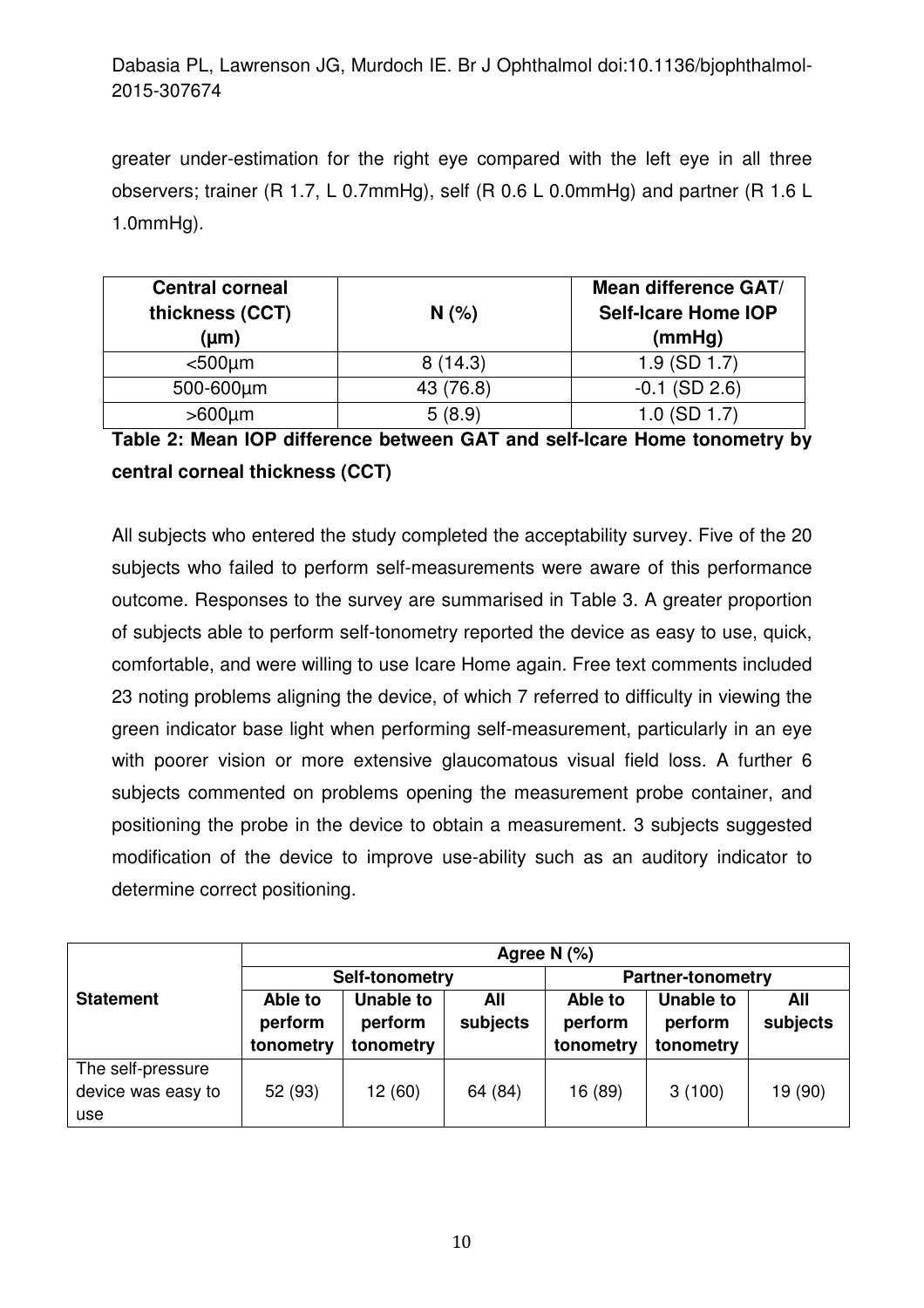| The reading was<br>quick to obtain | 53 (95) | 14 (70) | 67 (88) | 18 (100) | 3(100) | 21 (100) |
|------------------------------------|---------|---------|---------|----------|--------|----------|
| The measurement<br>was comfortable | 55 (98) | 17 (85) | 72 (95) |          |        |          |
| would use this<br>device again     | 55 (98) | 14 (70) | 69 (91) | 17 (94)  | 3(100) | 20(95)   |
| l would use this<br>device at home | 55 (98) | 14 (70) | 69 (91) | 18 (100) | 3(100) | 21 (100) |

**Table 3: Aggregated Likert scale responses to Icare Home self- and partner-measurement acceptability in response to five statements** 

Of the 21 accompanying persons who took part in the study, over 90% had positive views about the device (Table 3). The majority of negative comments made reference to difficulties in aligning the device at the cornea.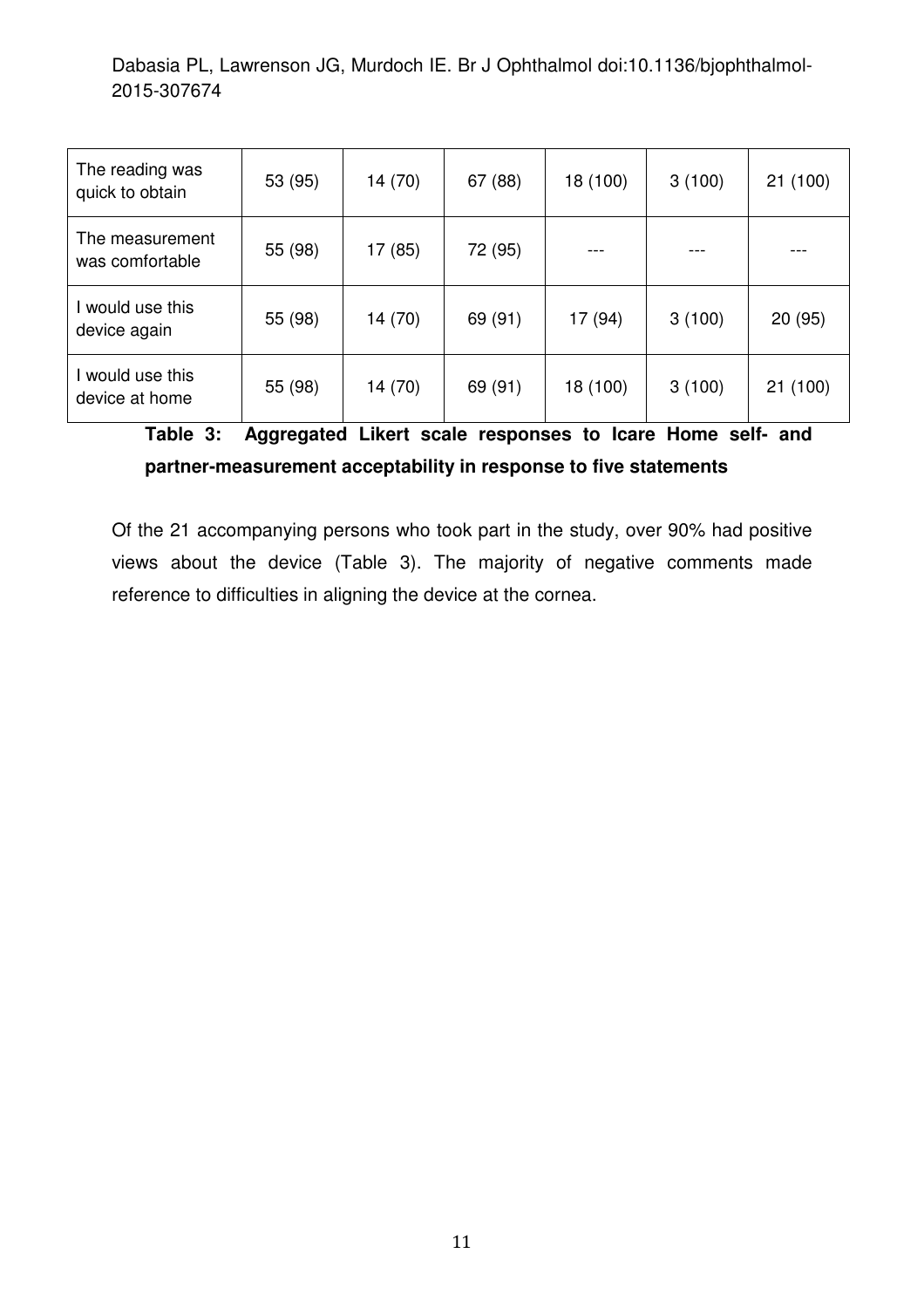#### **DISCUSSION**

The ideal self-tonometer needs to be safe, reliable, reproducible, easy to use, and accurate over a wide range of IOP measurements. The present study has shown that the Icare Home rebound tonometer was useable by three quarters (78%) of subjects (self-measurement or assessment by a partner), demonstrated reasonable agreement with reference standard GAT, and was well received by a predominantly older population.

Comparisons with previous literature are largely based on reports of the preceding model (Icare one). A study of 126 subjects observed a similar proportion (75%) able to perform self-tonometry using the Icare One,[14] although two later reports found higher patient success rates of 99%[15] and 100%.[16] However, both studies sampled a younger population with a lower proportion of subjects with glaucoma. Furthermore, the methods used to evaluate a subjects' ability to perform selftonometry were not outlined in previous reports, and the manual for the Icare One tonometer does not include validation criteria.[21] Our study suggested that individuals with poor vision were more likely to have difficulties performing selftonometry. Following this observation, subjects with Humphrey Field Analyzer mean deviation (MD) of -6dB or better were compared with those with MD worse than - 6dB. 8 of 33 (24%) with a good MD compared to 5/13 (38%) with a poor MD were unable to perform self-tonometry. This did not represent a statistically significant difference (Chi<sup>2</sup> p=0.3). Subjects with glaucoma had a mean MD of  $-8.04\pm9.40$ dB. No pattern was observed between glaucoma severity and ability to perform selftonometry.

A 2012 systematic review on the accuracy of tonometers available in clinical practice suggested that non-contact tonometry showed the least variability. Two thirds of noncontact tonometry readings were within 2mmHg of GAT, compared with 52% of rebound tonometry measurements.[22] The present study found that 66% and 84% of Icare Home self-measurements were within 2mmHg and 3mmHg of GAT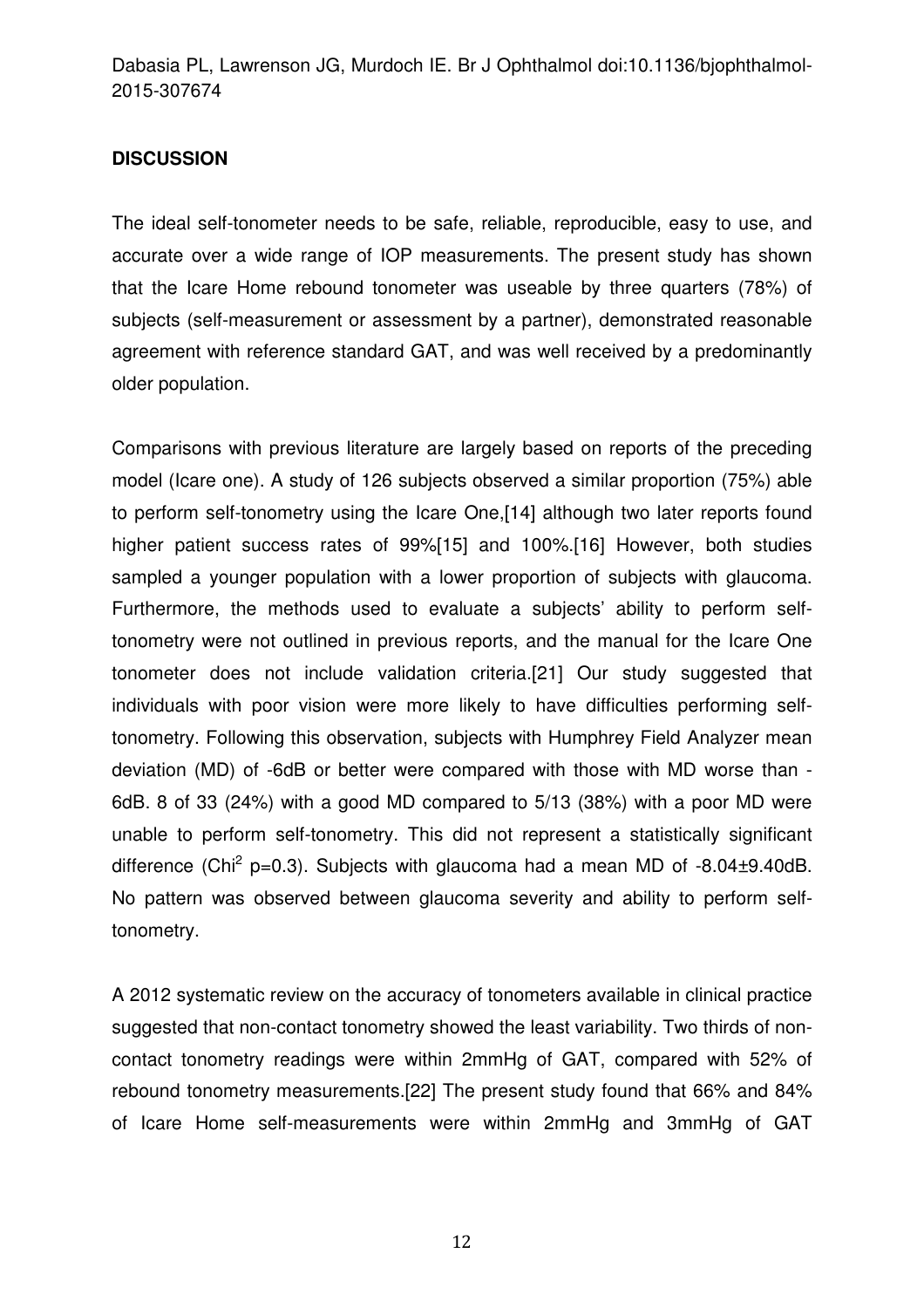respectively, comparing well with previous reports of self-use by Icare One (56% within 2mmHg,[13] 67%[15] and 63%[16] within 3mmHg).

Overall, the Icare Home tonometer generated slightly lower IOP measurements to GAT. This difference was smaller with self-measurement (0.3mmHg) than with third party assessment (1.1-1.2mmHg). We found a single conference abstract evaluating the Icare Home, which also reported underestimation of IOP measurements (mean bias 0.95mmHg).[23] Furthermore, the authors observed greater underestimation of Icare Home measurements when used by an ophthalmologist than compared with self-measurement (mean under-read 0.21mmHg). This observation may be due to apprehension and eye squeezing during self-measurement resulting in an artefactual rise in IOP. It may also be a result of poorer positioning and angling of the probe at the central cornea.[24] The majority of previous comparisons between Icare One and GAT demonstrate overestimation of self-readings with the largest mean difference being 2.3mmHg.[14-16] Icare One and Icare Home tonometers use the same rebound technology but the updated model integrates features that may influence the accuracy of measurements. An earlier report observing similar underestimation of self-measurement using Icare One tonometry also found a negative correlation between subject age and GAT-Icare One differences. This raises the suggestion that discrepancies between our study results and those using previous Icare models may also be attributed to characteristics of the populations studied, including demographic and clinical variations.

Researchers have previously investigated the relationship between CCT and selftonometry measurement error. Three previous reports observed increasing IOP differences with higher CCT using Icare One tonometry,[13, 14, 16] while another study found no relation between these variables.[15] Present study findings reveal greater underestimation of Icare Home self-readings compared with GAT for CCT outside the recommended range of 500 to 600µm. Our finding of a discrepancy between right and left eye measurements by Icare Home has not been previously reported. The greater underestimation of right eye IOP estimates was common to self-, partner- and trainer- observations. In all instances, the right eye was measured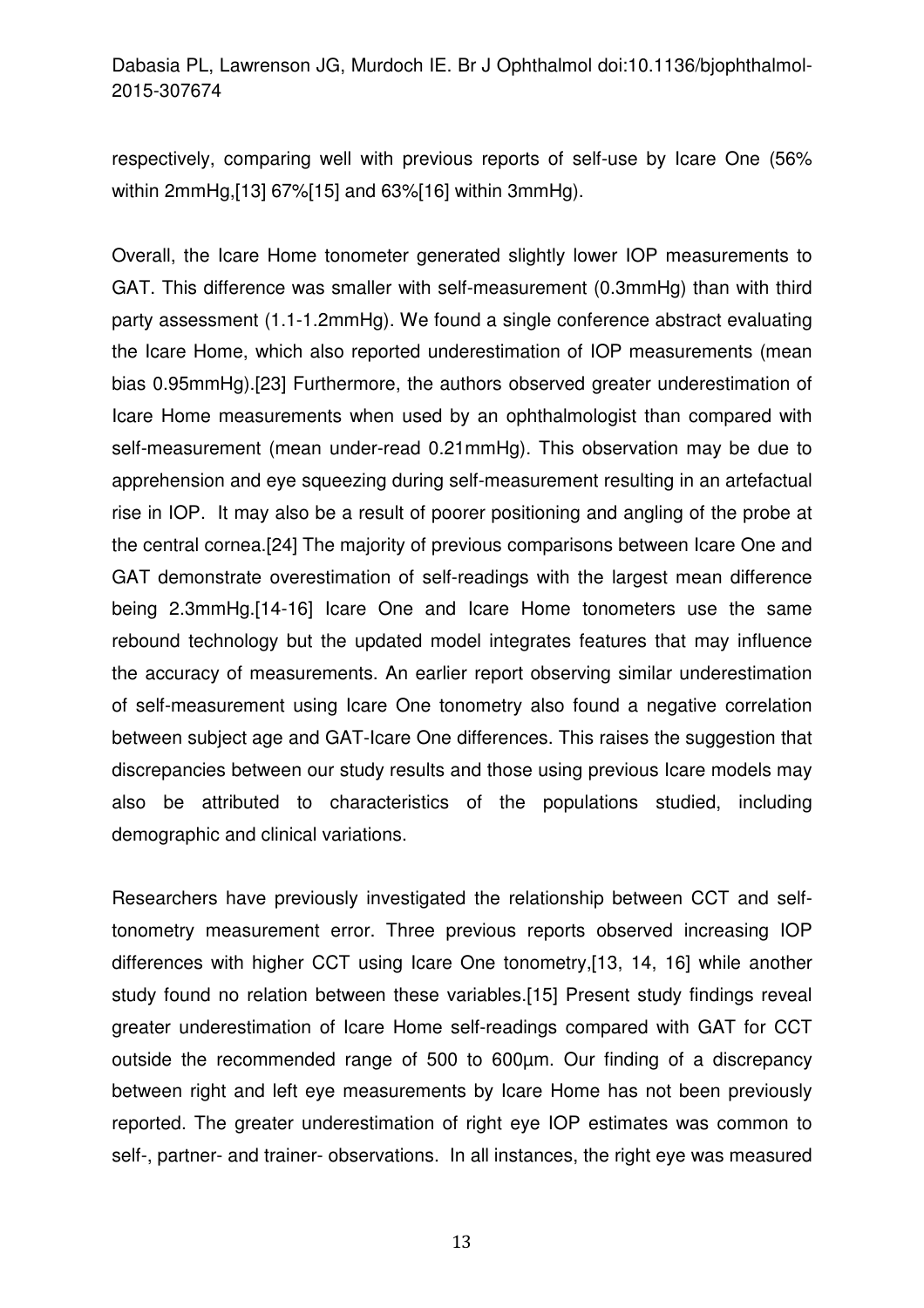before the left, and the trainer/ partner remained on the same side of the subject during right and left eye assessment. One might expect higher IOP in the first eye measured as subjects are more likely to squeeze their eyes in apprehension leading to an artefactual rise in IOP. However, our results followed an opposite trend which may be explained by differences in positioning and angling of the probe relative to the central cornea between right and left eye assessment. [24] Interestingly, the 3 left-handed individuals who reliably performed self-tonometry did not observe this trend, but the low number of subjects in this group precludes further analysis.

It is estimated that 2 in 3 patients with systemic hypertension regularly practice home monitoring in developed countries.[25] More frequent self-monitoring of blood glucose levels has also been shown to provide better control of diabetes.[26] Over the years, a number of technologies have emerged to enable similar adoption of ocular pressure monitoring (e.g. contact lens telemetry), but none have been widely adopted for use in clinical practice. The introduction of self-tonometry may provide data on variability in IOP to assist both the diagnosis and management of the glaucomas. Being a portable device that does not require the use of anaesthesia, the Icare Home tonometer has potential for self-measurement and home monitoring. Present study findings show a small under-read compared with GAT which was, by and large, consistent across a wide range of IOPs, although reliability was limited to a CCT of 500-600µm.

Strengths of this study include a wide IOP range for the comparison between Icare Home and GAT, and sampling of a predominantly elderly population with glaucoma/ OHT. This improves generalisability of the study findings to a population who are likely to benefit from self-tonometry in the future. Conversely, the majority of subjects were highly motivated with self-interest in their eye condition, which may have lead to an overestimation in the proportion able to perform self-measurement.

Overtime, advances in self-measurement technology are anticipated to further improve use-ability and measurement characteristics. This report outlines initial findings that confirm the accuracy of Icare Home tonometry for self-assessment.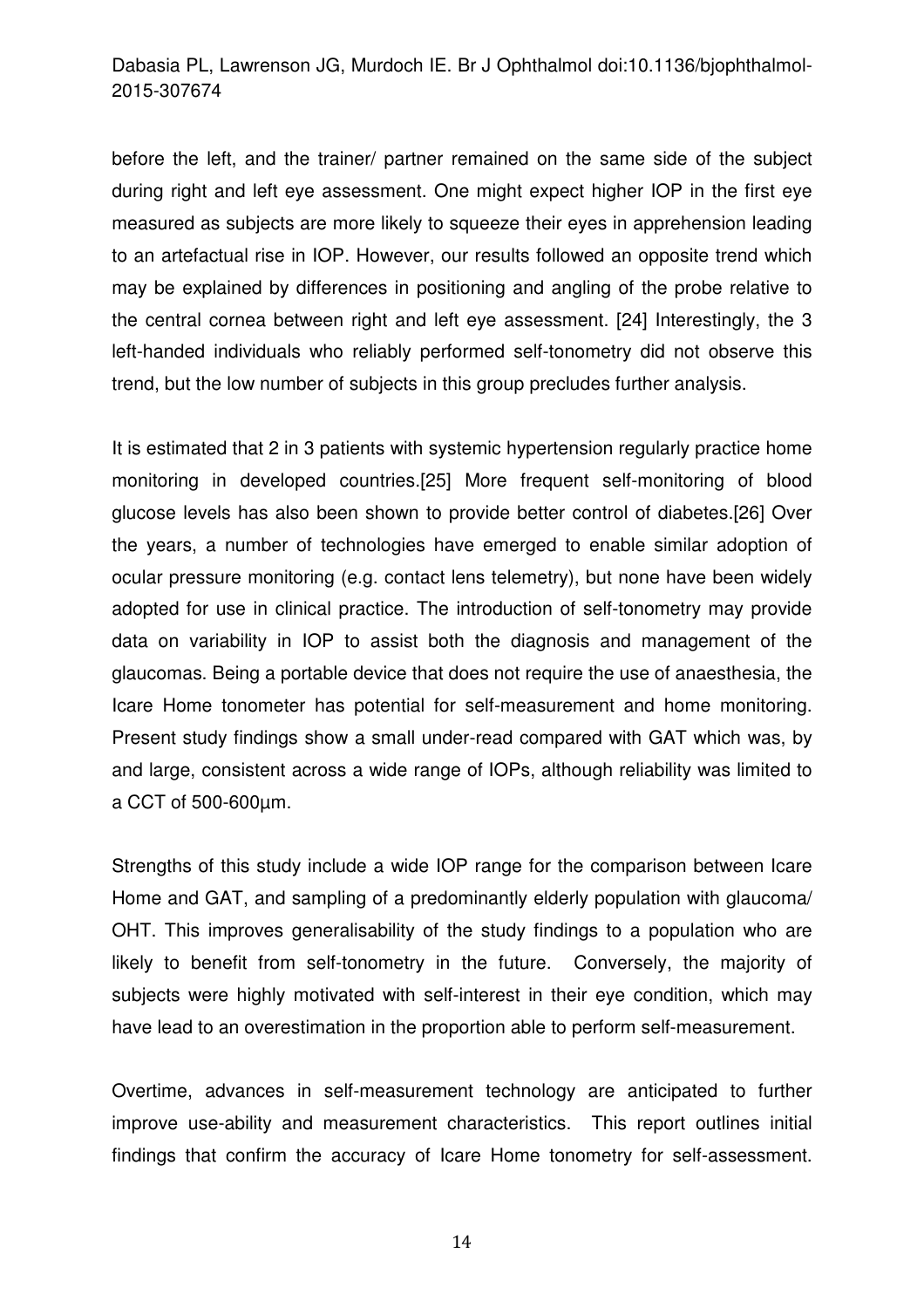Work is currently ongoing to ascertain the feasibility of using the Icare Home for selfmeasurement in a home setting.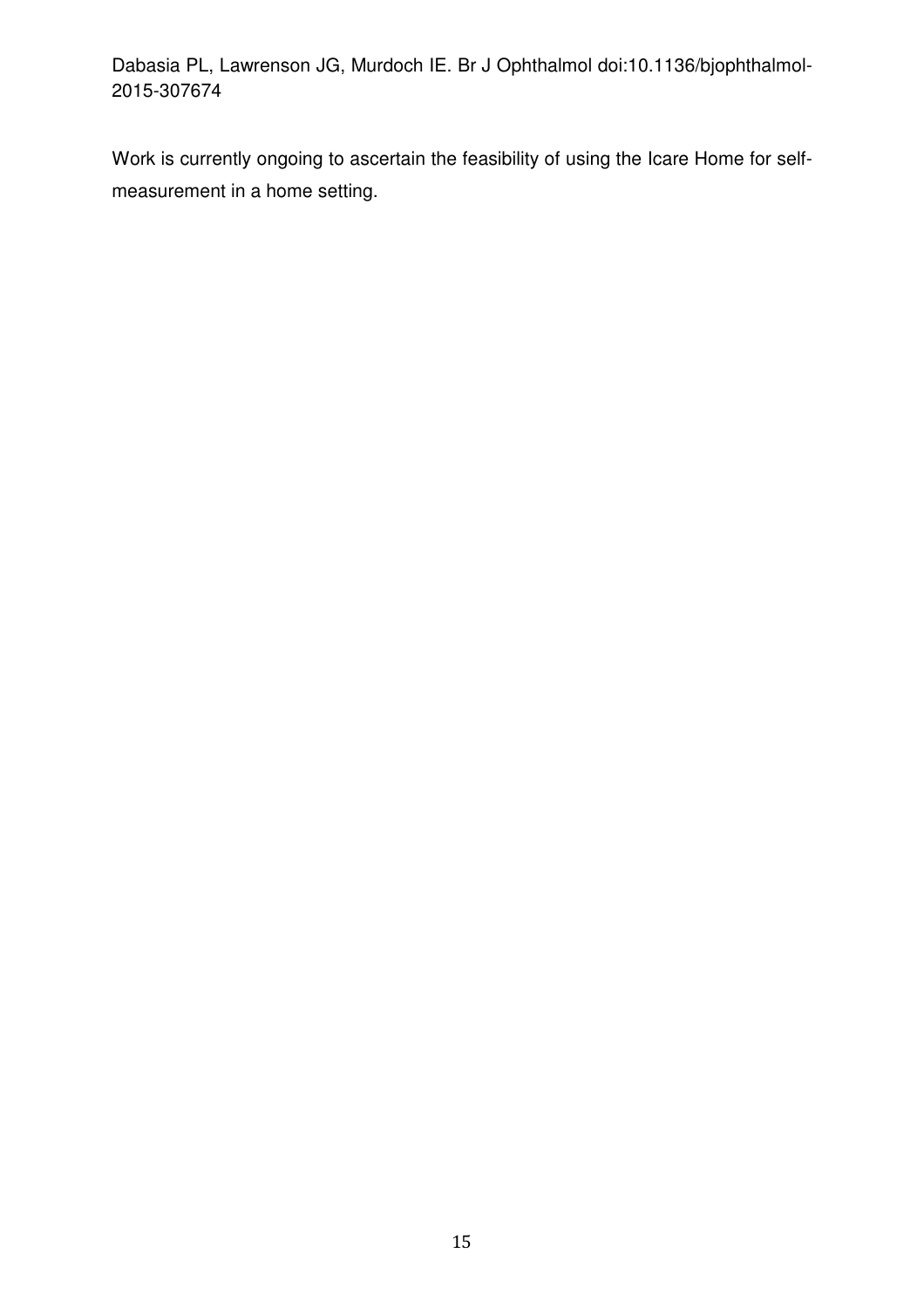#### **Acknowledgements**

The authors thank the International Glaucoma Association (IGA), UK for providing the funding to conduct this work. We are also most grateful to the patients, and accompanying friend/ family member for volunteering to participate in this study.

## **Competing Interests**

None declared

## **Contributorship statement**

Priya L Dabasia, John G Lawrenson, and Ian E Murdoch contributed substantially to the study design, drafting of this report, and final approval of the submitted manuscript. Priya L Dabasia was additionally involved in data acquisition.

## **Funding**

The International Glaucoma Association (IGA), UK provided the funding to conduct this work. The funder was not involved in any aspect of this study including the writing of the report, and the decision to submit the paper for publication.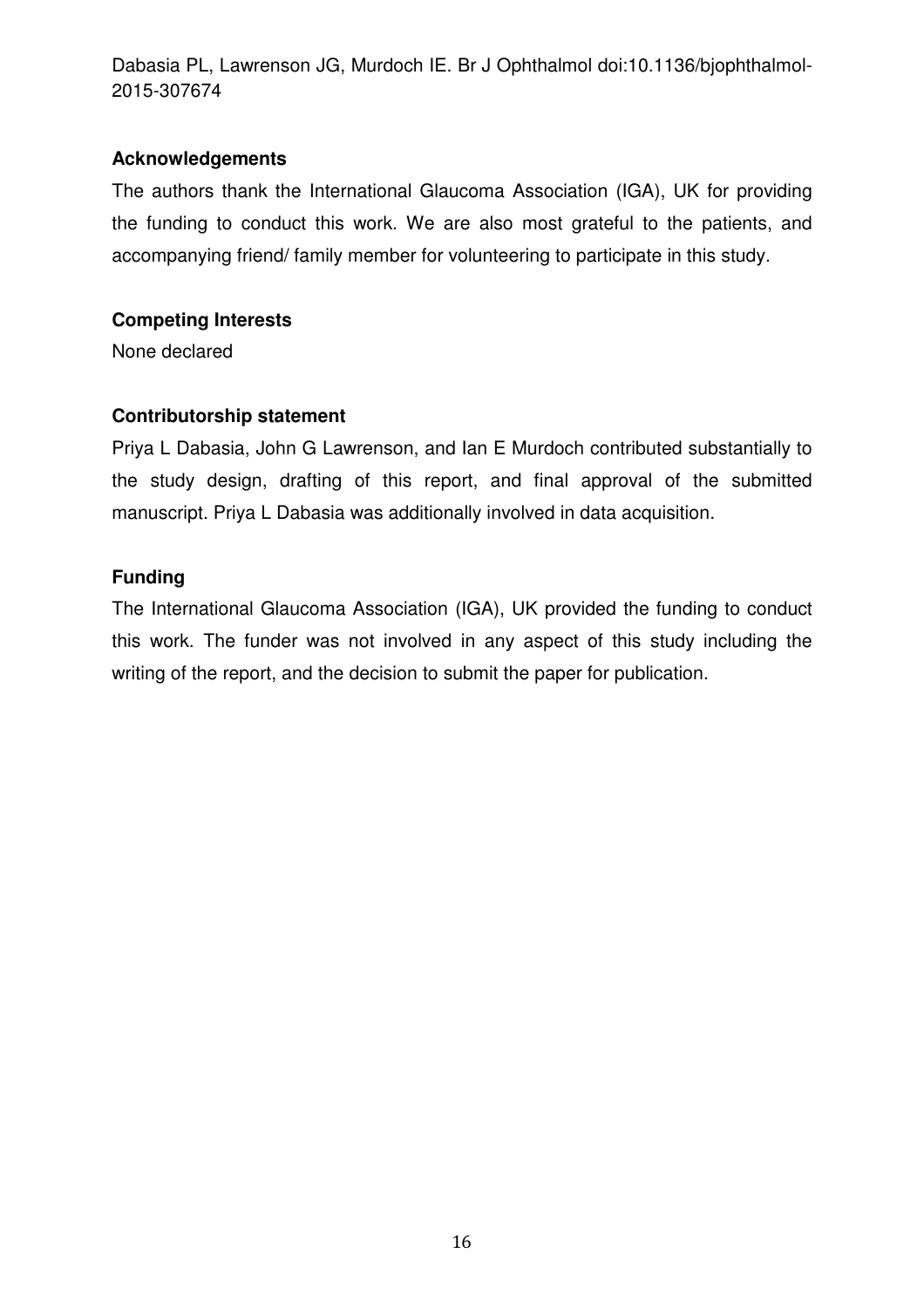## **REFERENCES**

1 AGIS. The Advanced Glaucoma Intervention Study (AGIS): 7. The relationship between control of intraocular pressure and visual field deterioration.The AGIS Investigators. Am J Ophthalmol 2000;130:429-40.

2 Gordon MO, Beiser JA, Brandt JD, et al. The Ocular Hypertension Treatment Study: baseline factors that predict the onset of primary open-angle glaucoma. Arch Ophthalmol 2002;120:714-20; discussion 829-30.

3 Bengtsson B, Leske MC, Hyman L, et al. Fluctuation of intraocular pressure and glaucoma progression in the early manifest glaucoma trial. Ophthalmology 2007;114:205-9.

4 Musch DC, Gillespie BW, Niziol LM, et al. Intraocular pressure control and long-term visual field loss in the Collaborative Initial Glaucoma Treatment Study. Ophthalmology 2011;118:1766-73.

5 Turner MJ, Graham SL, Avolio AP, et al. Potential effects of systematic errors in intraocular pressure measurements on screening for ocular hypertension. Eye (Lond) 2013;27:502-6.

6 Nemesure B, Wu SY, Hennis A, et al. Factors related to the 4-year risk of high intraocular pressure: the Barbados Eye Studies. Arch Ophthalmol 2003;121:856-62.

7 Liu JH, Kripke DF, Twa MD, et al. Twenty-four-hour pattern of intraocular pressure in the aging population. Invest Ophthalmol Vis Sci 1999;40:2912-7.

8 Wilensky JT, Gieser DK, Dietsche ML, et al. Individual variability in the diurnal intraocular pressure curve. Ophthalmology 1993;100:940-4.

9 Liu JH, Zhang X, Kripke DF, et al. Twenty-four-hour intraocular pressure pattern associated with early glaucomatous changes. Invest Ophthalmol Vis Sci 2003;44:1586-90.

10 Hughes E, Spry P, Diamond J. 24-hour monitoring of intraocular pressure in glaucoma management: a retrospective review. J Glaucoma 2003;12:232-6.

11 Bliziotis IA, Destounis A, Stergiou GS. Home versus ambulatory and office blood pressure in predicting target organ damage in hypertension: a systematic review and meta-analysis. J Hypertens 2012;30:1289-99.

12 Kontiola AI. A new induction-based impact method for measuring intraocular pressure. Acta Ophthalmol Scand 2000;78:142-5.

13 Sakamoto M, Kanamori A, Fujihara M, et al. Assessment of IcareONE rebound tonometer for self-measuring intraocular pressure. Acta Ophthalmol 2014;92:243-8.

14 Rosentreter A, Jablonski KS, Mellein AC, et al. A new rebound tonometer for home monitoring of intraocular pressure. Graefes Arch Clin Exp Ophthalmol 2011;249:1713-9.

15 Moreno-Montanes J, Martinez-de-la-Casa JM, Sabater AL, et al. Clinical Evaluation of the New Rebound Tonometers Icare PRO and Icare ONE Compared With the Goldmann Tonometer. J Glaucoma 2014.

16 Halkiadakis I, Stratos A, Stergiopoulos G, et al. Evaluation of the Icare-ONE rebound tonometer as a self-measuring intraocular pressure device in normal subjects. Graefes Arch Clin Exp Ophthalmol 2012;250:1207-11.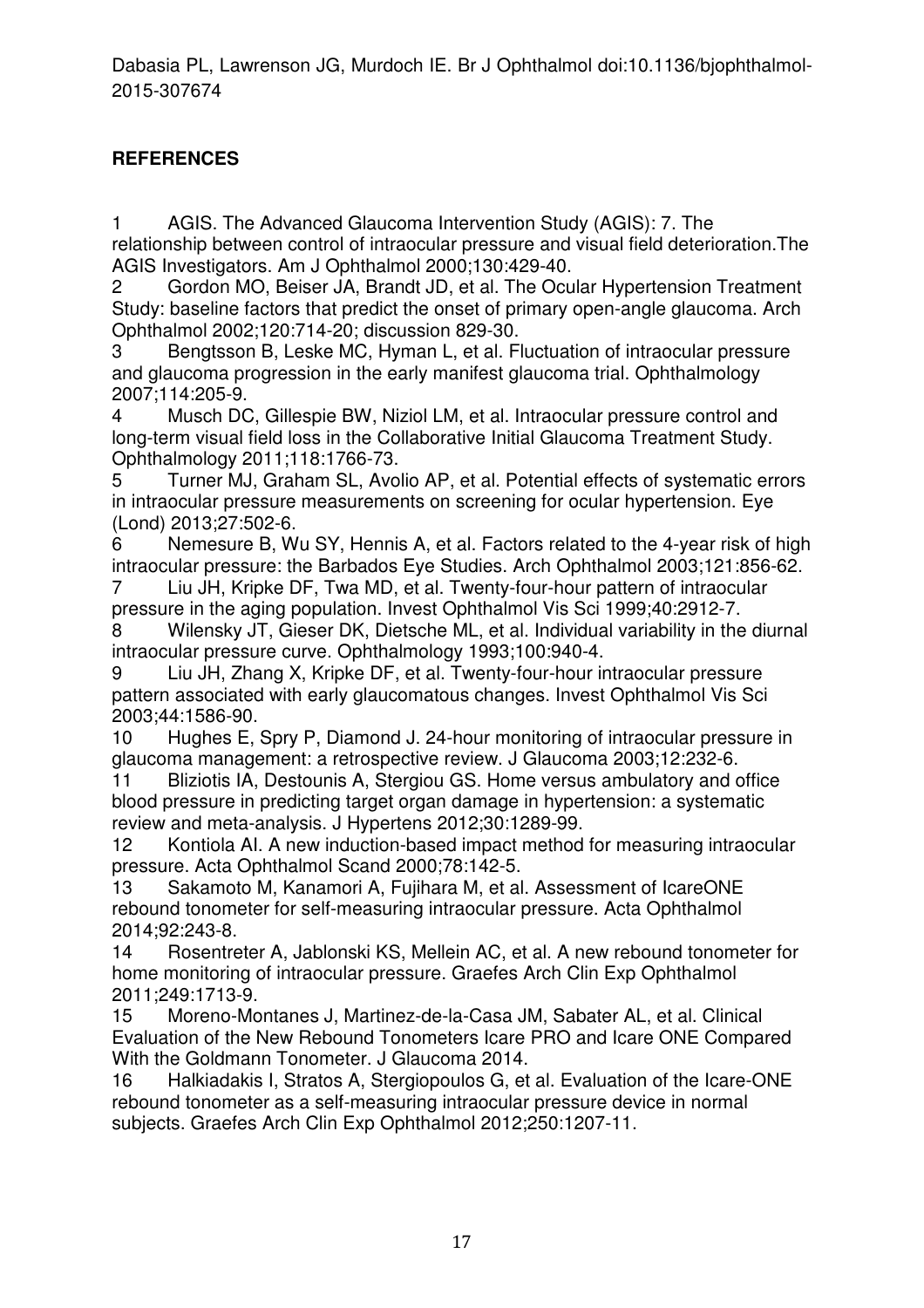17 Gandhi NG, Prakalapakorn SG, El-Dairi MA, et al. Icare ONE rebound versus Goldmann applanation tonometry in children with known or suspected glaucoma. Am J Ophthalmol 2012;154:843-9.e1.

18 Icare Finland. Icare Home Instruction manual for health care professionals. Available from http://www.icaretonometer.com/wp-

content/uploads/2014/06/Icare\_HOME\_instruction\_manual\_TA022-036\_EN-3- 1\_lo.pdf 2014.

19 Dielemans I, Vingerling JR, Hofman A, et al. Reliability of intraocular pressure measurement with the Goldmann applanation tonometer in epidemiological studies. Graefes Arch Clin Exp Ophthalmol 1994;232:141-4.

20 McAlinden C, Khadka J, Pesudovs K. Statistical methods for conducting agreement (comparison of clinical tests) and precision (repeatability or reproducibility) studies in optometry and ophthalmology. Ophthalmic Physiol Opt 2011;31:330-8.

21 Icare Finland. Icare One Instruction manual for health care professionals. Available from http://www.icaretonometer.com/wp-

content/uploads/2012/12/EN\_Icare\_ONE\_manual\_1.1\_English.pdf 2012.

22 Cook JA, Botello AP, Elders A, et al. Systematic review of the agreement of tonometers with Goldmann applanation tonometry. Ophthalmology 2012;119:1552-7. 23 Termuehlen J, Mihailovic N, Eter N, et al. Accuracy of measurements of the

iCare HOME rebound tonometer [abstract]. IOVS 2015;99:ARVO E-Abstract 24 Muttuvelu DV, Baggesen K, Ehlers N. Precision and accuracy of the ICare

tonometer - Peripheral and central IOP measurements by rebound tonometry. Acta Ophthalmol 2012;90:322-6.

25 Cuspidi C, Meani S, Fusi V, et al. Home blood pressure measurement and its relationship with blood pressure control in a large selected hypertensive population. J Hum Hypertens 2004;18:725-31.

26 Karter AJ, Ackerson LM, Darbinian JA, et al. Self-monitoring of blood glucose levels and glycemic control: the Northern California Kaiser Permanente Diabetes registry. Am J Med 2001;111:1-9.